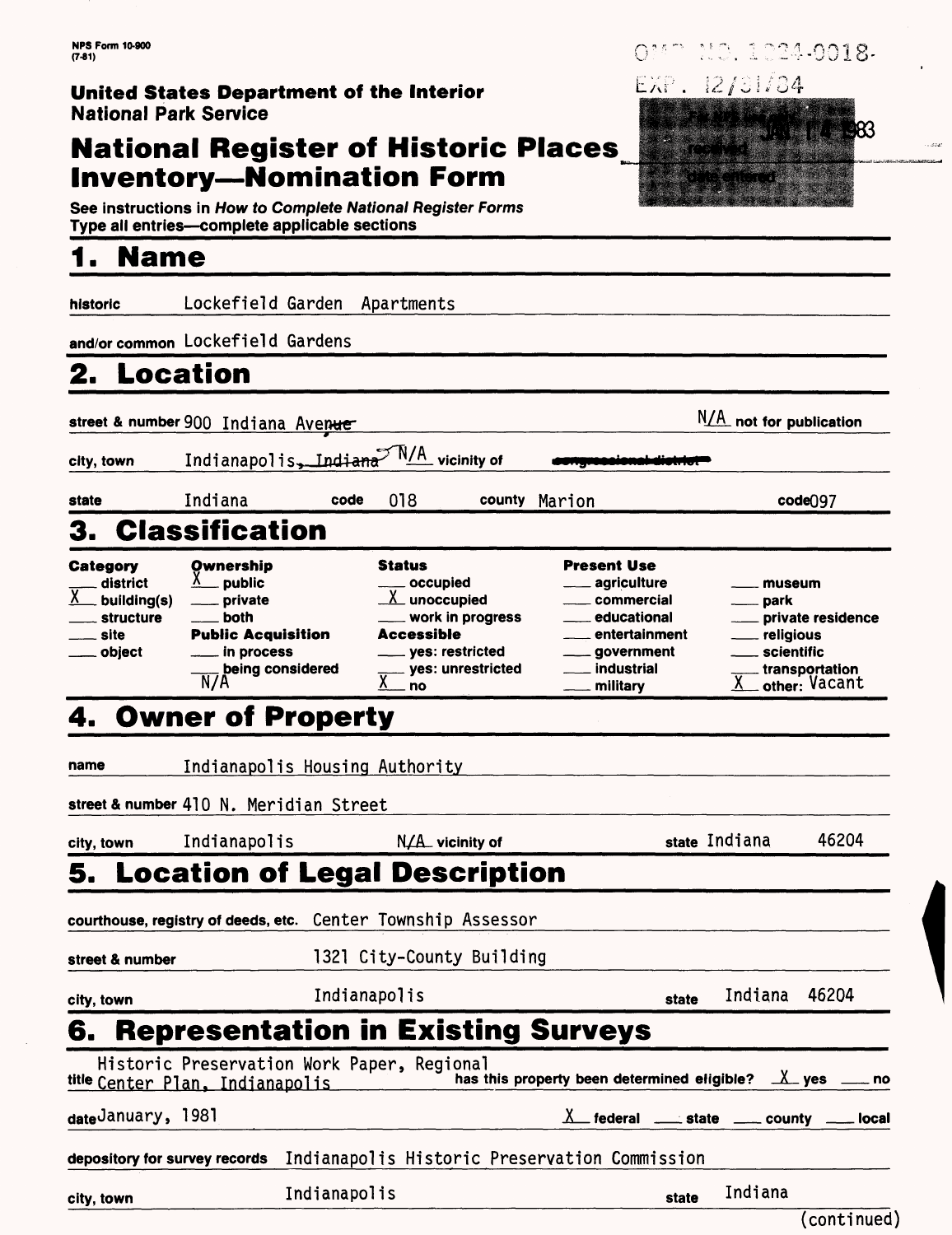# **7. Description**

| Condition              |                | <b>Check one</b>   |
|------------------------|----------------|--------------------|
| <u>__</u> __ excellent | deteriorated   | $X$ unaltered      |
| $\equiv$ good          | $\equiv$ ruins | <u>__</u> _altered |
| $\lambda$ fair         | ____ unexposed |                    |

Check one

 $\frac{\lambda}{\lambda}$  original site moved date N/A

#### **Describe the present and original (if known) physical appearance**

Lockefield Gardens is located on a superblock bounded by Indiana Avenue on the north. Blake Street on the east, North Street on the south and Locke Street on the west. The neighborhood surrounding Lockefield contains a variety of architectural styles. There are a few residences and small businesses along Indiana Avenue and Blake Street, although the latter has a few vacant lots, as well. The area along North Street consists of parking facilities for Indiana University-Purdue University at Indianapolis, and the area west of Locke Street is occupied by the Wishard Memorial Hospital complex.

The superblock on which Lockefield sits is basically a rectangle, with the northeast corner cut off by the angle of Indiana Avenue. In genera!, the superblock is bisected lengthwise by a tree-lined mall. On each side of the mall is a row of chevron-shaped apartment buildings; a series of town houses is at the south end of the property; and a smaller building with a large courtyard terminates the north end of the mall.

Being nominated here are the chevron-shaped buildings along Blake Street, including buildings number 10, 12, 14, 16, 18, 20 and 24 (see map). The nominated structures include the administration building at the corner of Indiana Avenue and Blake Streets (24), the two apartment buildings attached to it, as well as the four chevron apartments along Blake Street. The nomination excludes all of the town houses and all of the chevron apartments along Locke Street and Indiana Avenue, since demolition of these structures is planned. The open site plan of the complex is maintained in the nominated area so that each side of each building faces open space.  $\checkmark$ 

All of the buildings in Lockefield were designed in the International style and are constructed of brown and tan brick, with modest trim of brown brick and limestone. All are of reinforced concrete construction, with flat roofs of varying heights, and all have metal casement windows.

At the north end of the nominated area is the administration building, a two-story,<br>curvilinear structure flanked by two, one-story wings with seven commercial shop areas curvilinear structure flanked by two, one-story each (see photo #1). Access to the manager's office was obtained through a central portal in the two-story section. The shops are separated from each other on the facade by a series of dark brick striations which form pilasters, dividing the facade into fifteen<br>bays (see, photos #8 and 9) Brick moldings surround the window and door openings. The bays (see photos #8 and 9). Brick moldings surround the window and door openings. building is topped by a narrow limestone coping.

The apartments attached to the administration building and the apartment buildings along Blake Street are nearly identical to each other (see photo #1). They are chevron in plan with a long, three-story west arm and a shorter, four-story east arm. ,, The apartments along Blake Street have ground floor garages which add a one-story northeast, wing to the chevron plan.

A typical building has an entrance/stair tower on each end of each arm. The stairways are lit by vertical ribbons of windows. The longer arm of each building has an additional central entrance/stair that is simpler in design. The main facades, which face south onto courtyards, have alternate bays of two or four window sash. Each sash consists of a four-light, movable casement and one fixed light above. Rear facades have projecting blocks opposite the more ornate stair towers, and feature paired sash or smaller bathroom windows (see photos #2 and 3).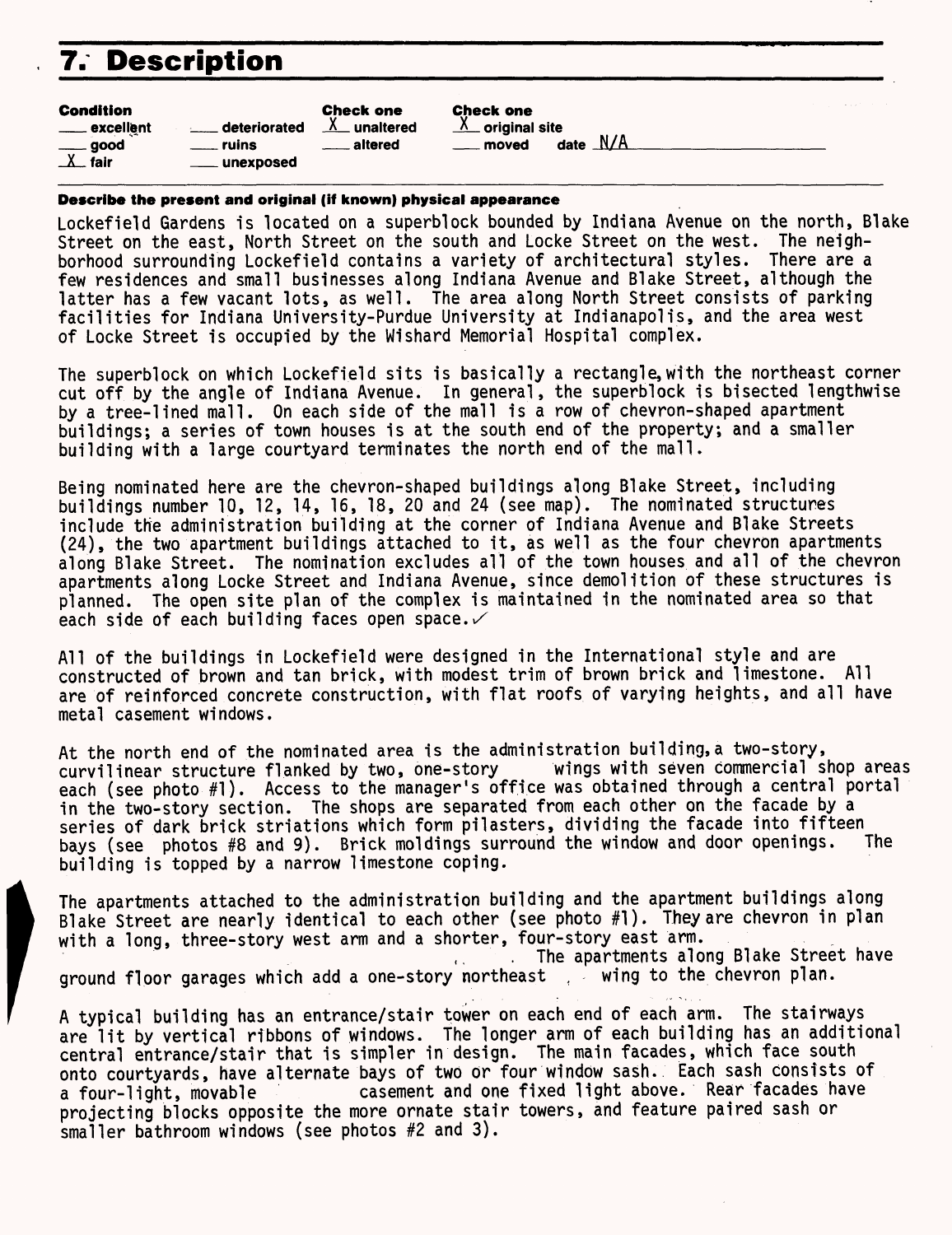## 8. Significance

| archeology-prehistoric ____ community planning<br>___ landscape architecture __ religion<br>___ prehistoric                                                                                                                                                                                                                                                                                                                                                                                                                                                                                                                                                                      |                                                             |
|----------------------------------------------------------------------------------------------------------------------------------------------------------------------------------------------------------------------------------------------------------------------------------------------------------------------------------------------------------------------------------------------------------------------------------------------------------------------------------------------------------------------------------------------------------------------------------------------------------------------------------------------------------------------------------|-------------------------------------------------------------|
| ____ archeology-historic<br>_____ conservation<br>$-1400 - 1499$<br><u>naw</u><br><u>__</u> _science<br>___ literature<br>____ sculpture<br>$\frac{1}{2}$ 1500-1599<br>____ agriculture<br><u>__</u> economics<br>$\lambda$ social/<br>$\underline{\lambda}$ architecture<br><u>__</u> __ education<br><u>_</u> __ military<br>$\frac{1600 - 1699}{1600 - 1699}$<br><u>__</u> music<br>____ engineering<br>$-1700 - 1799$<br>$\equiv$ art<br>____ exploration/settlement .<br>$\frac{1}{\sqrt{2}}$ philosophy<br>$- 1800 - 1899$<br><u>__</u> theater<br>. commerce<br><b>X</b> _ 1900-<br>$\Lambda$ politics/government<br>___ industry<br>_____ communications<br>__ invention | humanitarian<br>____ transportation<br>____ other (specify) |

**Specific dates** 1935-37 **Builder/Architect William E. Russ and Merritt Harrison** 

#### **Statement of Significance final** talawat

The significance of the Lockefield Garden Apartments has been well established during proceedings of the Advisory Council on Historic Preservation, concerning demolition proposals for the complex. That significance falls within three basic areas. Quotations are from the Department of the Interior's Report dated May 29, 1981 (copy attached).

First, the complex "is significant as one of the Nation's first group of federally initiated, funded, and supervised peacetime housing projects. As one of the economic recovery programs of the Public Works Administration during the New Deal, the program sponsored 51 housing projects across the United States from 1933 to 1937, and was the precursor of the long-term program of federally subsidized low-rent housing established by the Wagner-Steagley Act of 1937...At this time [1934] the Housing Division undertook direct responsibility for the construction of the proposed projects to encourage a greater number of localities to submit proposals and to speed up the construction of approved projects." Thus, the construction of Lockefield Gardens marked a radical departure from previous federal policies, by directly involving the federal government in the construction of housing projects, something that had previously been considered a local matter.

Second, "...Lockefield Garden Apartments is significant for its innovative design, which strongly reflects the European prototypes of large-scale housing and urban design of the 1920's and the principles of the International Style. Furthermore, Lockefield Garden Apartments became an officially recommended model for federally subsidized housing projects and has had influence on the development of public and private housing in the United States. Authorities agree that Lockefield Garden Apartments is particularly important because of its innovative site-plan, exceptionally low coverage of the site (less than 20%), and high quality of construction." The buildings within the complex are also one of the city's most significant examples of the International Style.

The third area of significance was not addressed in the Department of the Interior's Report, but is the area most recognized locally: Lockefield Gardens is significant because of its unparalleled importance to the local black community. The Lockefield Garden Apartments was erected in an area that, in the early 1930's, suffered from conditions more deplorable than any that exist today in Indianapolis. Houses faced each other along open gullies. Only a few water pumps and outhouses serviced the area. When Lockefield was built, it became a source of pride and of hope for the local community, especially its black citizens. There had never been such a large-scale undertaking in the city for the sole benefit of black residents. To live in Lockefield was considered an honor: prospective tenants were thoroughly investigated in terms of background, moral character, and living habits. Not only was Lockefield to provide quality housing; it was also to promote a higher standard of living. Interior decorators from local department stores conducted demonstrations for the tenants on how to create an aesthetic environment for the family. Pre-school facilities were available, and adult education classes were offered.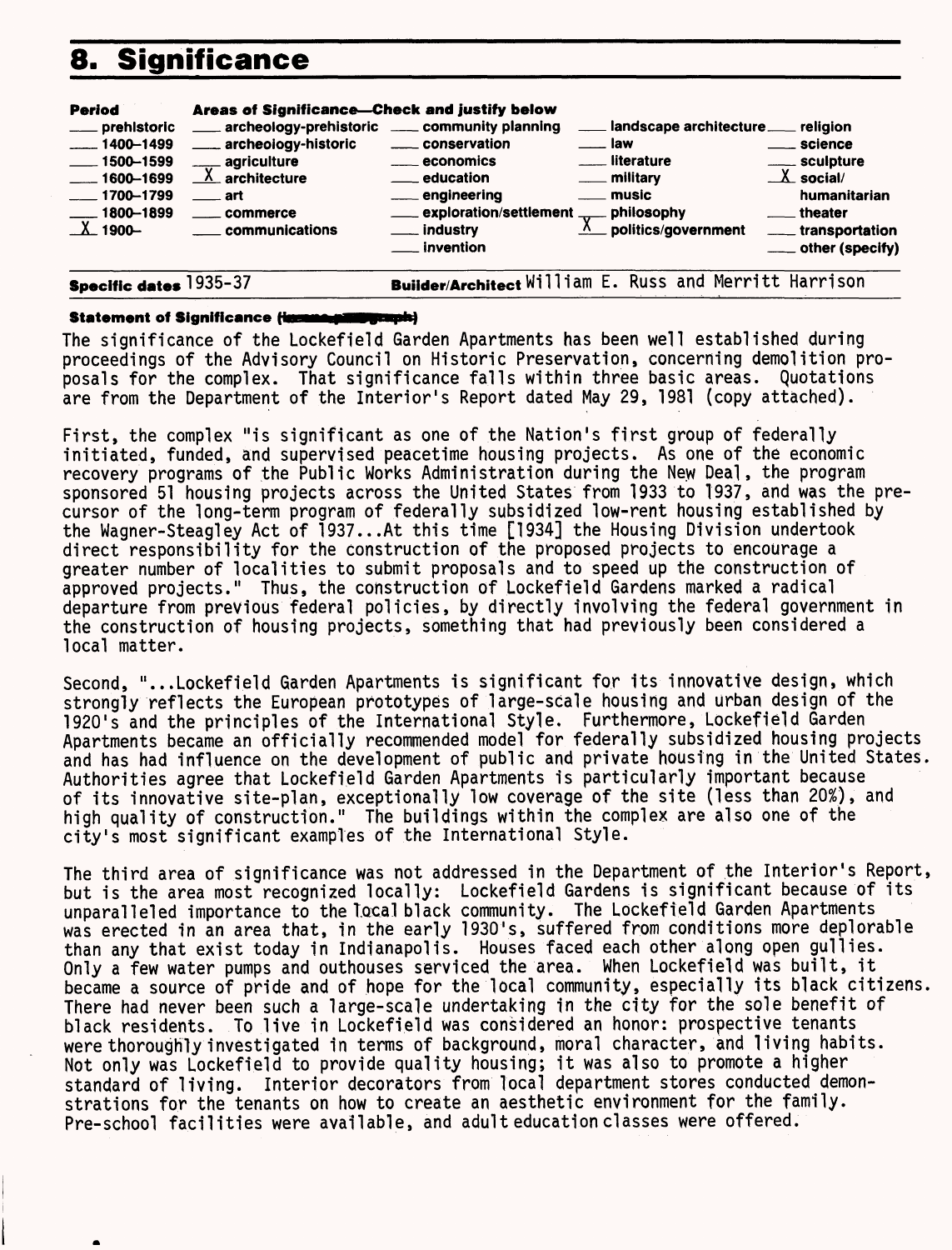## **9. Major Bibliographical References**

Selected articles and issues of: <u>The Indianapolis</u> Star, The Indianapolis News, The Indianapolis Recorder, Lockefield News, The Indiana Preservationist. Telephone interviews with former residents and management of Lockefield.

—Continued—

| 10. Geographical Data                                                                                                                                                                                                                                                                                                               |                                                                                    |                                              |                           |                           |
|-------------------------------------------------------------------------------------------------------------------------------------------------------------------------------------------------------------------------------------------------------------------------------------------------------------------------------------|------------------------------------------------------------------------------------|----------------------------------------------|---------------------------|---------------------------|
| Acreage of nominated property 9 1/2 acres<br><b>UMT References</b>                                                                                                                                                                                                                                                                  | Quadrangle name Indianapolis Mest, Indiana                                         |                                              | Quadrangle scale 1:24,000 |                           |
| 5/7/06/8/0<br>$ 1_16 $<br>Easting<br>Zone                                                                                                                                                                                                                                                                                           | 4 4 0 3 1 0 <br>Northing                                                           | в<br>$ 1 $ <sub>1</sub> 6<br>Easting<br>Zone | $ 0 8 0 7$  0  8  9       | 4   4   0   3   3   8   5 |
| 5 7 0 7 4 0 <br>$C \mid 1 \mid 6 \mid$<br>$0 0 $ 0 0 $0 0 $<br>$E \mid 16$<br>G.                                                                                                                                                                                                                                                    | $[4, 4]$ $[6, 3]$ $[4, 5]$<br>0, 1, 1, 0, 0, 0, 0                                  | 0 1 6 <br>F<br>н                             | $5$ $7$ $0$ $8$ $1$ $0$   | 4403330                   |
|                                                                                                                                                                                                                                                                                                                                     |                                                                                    |                                              |                           |                           |
| Verbal boundary description and justification                                                                                                                                                                                                                                                                                       | Please see continuation sheet                                                      |                                              |                           |                           |
|                                                                                                                                                                                                                                                                                                                                     | List all states and counties for properties overlapping state or county boundaries |                                              |                           |                           |
| N/A<br>state                                                                                                                                                                                                                                                                                                                        | N/A<br>code                                                                        | N/A<br>county.                               |                           | N/A<br>code               |
| N/A<br>state                                                                                                                                                                                                                                                                                                                        | code $N/A$                                                                         | N/A<br>county                                |                           | N/A<br>code               |
|                                                                                                                                                                                                                                                                                                                                     | <b>Form Prepared By</b>                                                            |                                              |                           |                           |
| name/title                                                                                                                                                                                                                                                                                                                          | Deirdre D. Spencer/on behalf of Midtown Economic Development Industrial Corp.      |                                              |                           |                           |
| (M.E.D.I.C.)<br>organization                                                                                                                                                                                                                                                                                                        |                                                                                    | date                                         | July 7, 1982              |                           |
| street & number                                                                                                                                                                                                                                                                                                                     | 701 Indiana Avenue                                                                 | telephone                                    | 317/637-4361              |                           |
| Indianapolis<br>city or town                                                                                                                                                                                                                                                                                                        |                                                                                    | state                                        | Indiana<br>46202          |                           |
| 12.                                                                                                                                                                                                                                                                                                                                 | <b>State Historic Preservation Officer Certification</b>                           |                                              |                           |                           |
| The evaluated significance of this property within the state is:                                                                                                                                                                                                                                                                    |                                                                                    |                                              |                           |                           |
| national                                                                                                                                                                                                                                                                                                                            | state                                                                              | local                                        |                           |                           |
| As the designated State Historic Preservation Officer for the National Historic Preservation Act of 1966 (Public Law 89–<br>665), I hereby nominate this property for inclusion in the National Register and certify that it has been evaluated<br>according to the criteria and procedures set forth by the National Park Service. |                                                                                    |                                              |                           |                           |
| <b>State Historic Preservation Officer signature</b>                                                                                                                                                                                                                                                                                |                                                                                    |                                              |                           |                           |
| titleIndiana State Historic Preservation Officer                                                                                                                                                                                                                                                                                    |                                                                                    |                                              | $1 - 5 - 83$<br>date      |                           |
| For NPS use only                                                                                                                                                                                                                                                                                                                    | lingreby certify that this property is included in the National Register           |                                              |                           |                           |
| H Nu c                                                                                                                                                                                                                                                                                                                              |                                                                                    |                                              | 2.28.83<br>date           |                           |
| VKeeper of the National Register                                                                                                                                                                                                                                                                                                    |                                                                                    |                                              |                           | $\sqrt{2}$                |
| <b>Attest</b>                                                                                                                                                                                                                                                                                                                       | 32.07                                                                              |                                              | date                      |                           |
| <b>Chief of Registration</b>                                                                                                                                                                                                                                                                                                        |                                                                                    |                                              |                           |                           |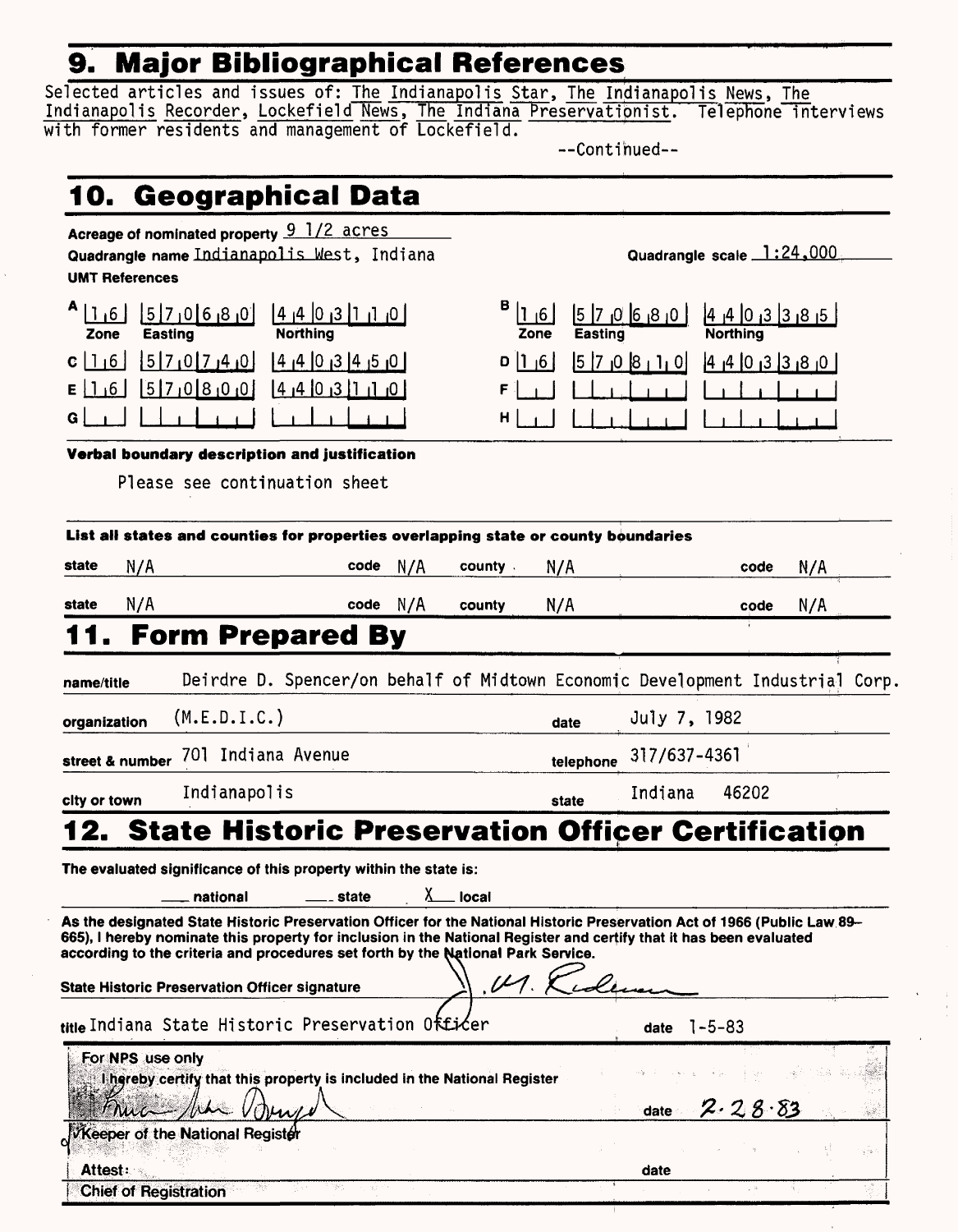## **National Register of Historic Places Inventory—Nomination Form**

**Continuation sheet** Lockefield Gardens Apts. **Item number 6 Page 1** 

to a 175 m com n Till <u>mana</u>

Lockefield Gardens was determined eligible in 1977, through a request from the U.S. Department of Housing and Urban Development.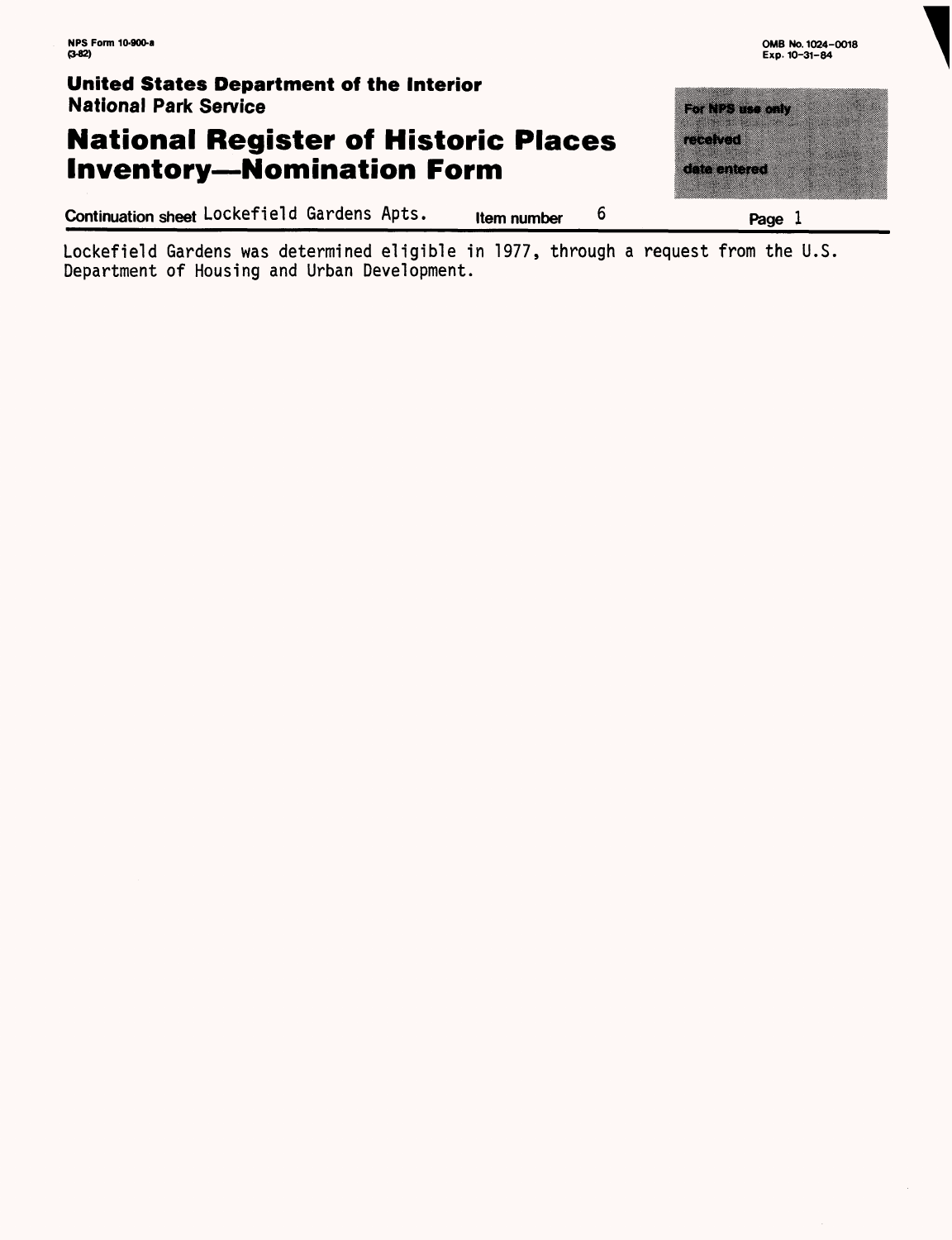### **National Register of Historic Places Inventory—Nomination Form**

Continuation sheet Lockefield Gardens Apts. **Item number 7\_\_\_\_\_\_\_\_\_\_\_\_Page 2\_\_\_\_\_\_**

<u>ransa da</u>n a a shekara a ta 1970 <u>ananan</u>

On each building, a high, dark brick foundation reaches from the ground to the middle of the doorway (see photo #6). This foundation is penetrated by basement windows. A limestone course and a pattern of dark brick striations immediately above the foundation constitute the remainder of the surface decoration. Each doorway is surrounded by limestone; doorways alternate between a simple stone surround, and stone surrounded by brick, topped by an extra stone molding (see photo #3).

The once manicured grounds are now overgrown. The young trees first planted on the mall, however, are now fully grown, making the mall a most attractive feature of the complex. Renovation plans will retain the mall.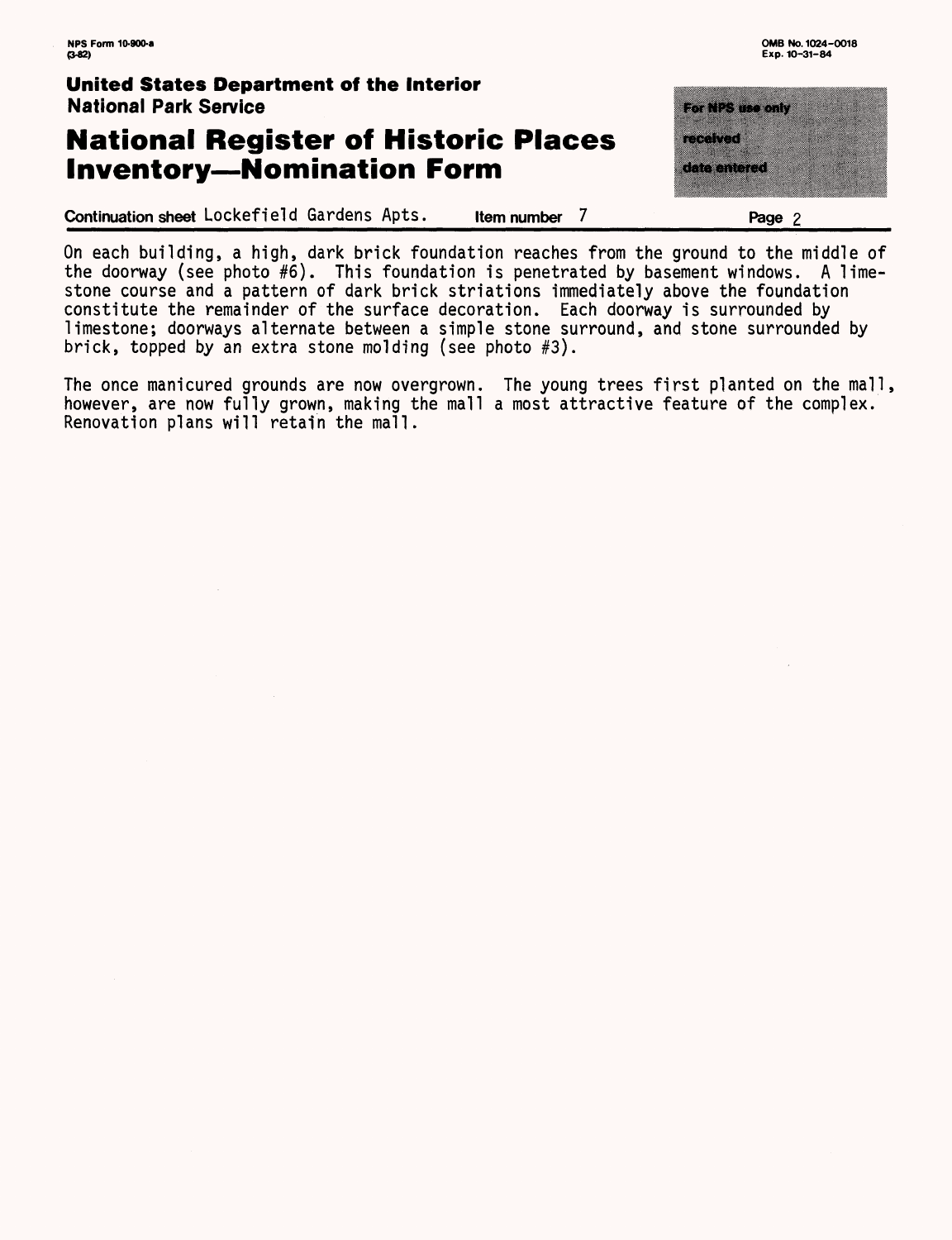## **National Register of Historic Places Inventory—Nomination Form**

**Continuation sheet Lockefield Gardens Apts.** Item number 8

r an San a da da da a a mata wa Tanzania Page  $3$ 

Of the three apartment complexes available to blacks in the city, Lockefield was the only one which would allow children. Most of the young tenants of Lockefield grew into productive adults. Many achieved recognition on a national level for their success in sports, music, broadcasting, and community service. A very large percentage of local blacks who became lawyers, legislators, doctors, or other prominent citizens came from Lockefield, demonstrating that the proper environment could certainly improve the quality of life. Most members of today's black community were either Lockefield residents themselves, or had friends or family members who were.

Lockefield also generated business along Indiana Avenue. Commonly referred to as "The Avenue", it became a mecca for the black community from the 1930's to the 1960's, and still remains central in the minds of most members of the community, although activity there has dwindled.

The seven buildings nominated here are those which will remain after the demolition proposed by the Indianapolis Housing Authority. The removal of the structures along the west side of the mall, and those at the south end, will clearly compromise the integrity of the original site plan of the complex, making that area of the significance no longer applicable. The other areas of significance, however, will still be well represented by the remaining structures.

The surviving buildings will stand as a symbol of the hope that Lockefield Gardens provided to the citizens of the local black community. Perhaps never again will one place be so central to their daily life and culture. Moreover, the facades presented to Blake Street will still afford an idea of the federal government's first venture into direct welfare in this city, and one of the first in the nation.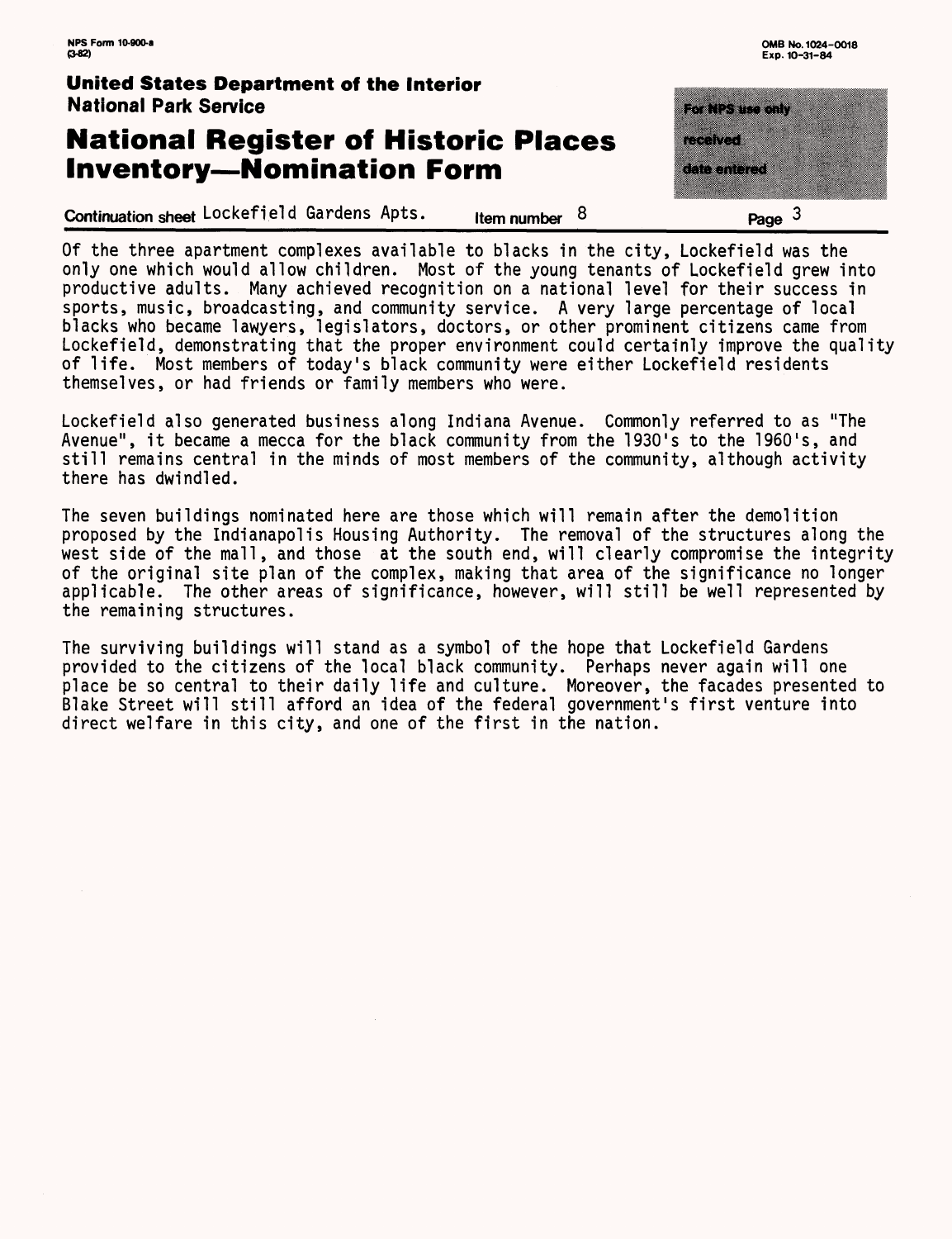## **National Register of Historic Places Inventory—Nomination Form**

**Continuation sheet** Lockefield Garden Apts. **Item number 9 2008 Page 4** 

For NPS use only **MARK AND AN** taanaa

Department of the Interior's Report on Lockefield Gardens Public Housing Project, May 29, 1981.

Executive Director's Report: Advisory Council on Historic Preservation. "Lockefield Garden Apartments, Indianapolis, Indiana." June 11, 1981.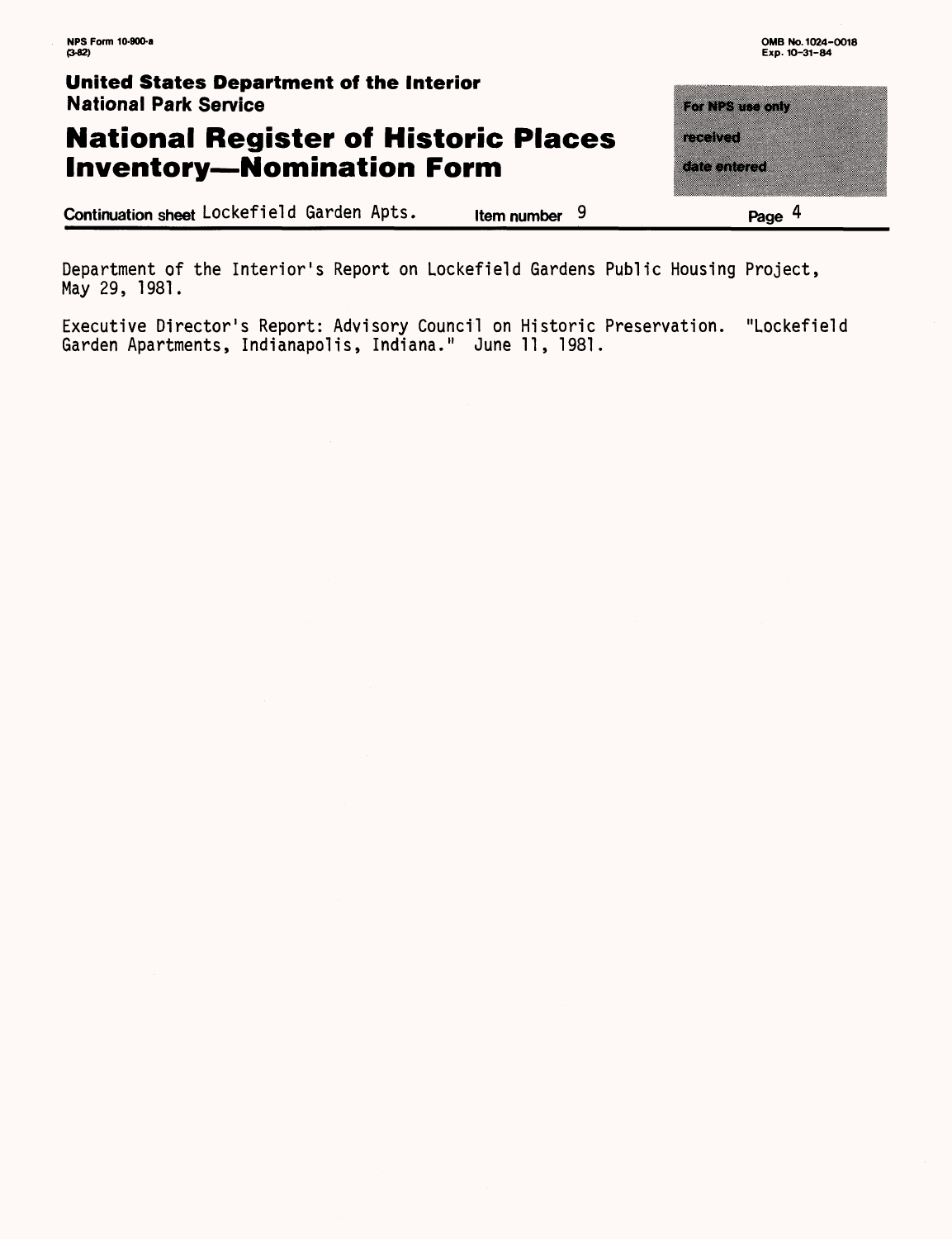#### **National Register of Historic Places Inventory—Nomination Form**

**Continuation sheet** Lockefield Garden Apts. **Local Hume number** 10 **Example 1** Page 5

**RANGSIR ON** a manaza

Verbal Boundary Description:

Part of the East 1/2 of the East 1/2 of outlots 157 and 158. Beginning at the southwest corner of Indiana Avenue and Blake Street; thence south along the west curbline of Blake Street to the southeast corner of lot 3 in Harris Subdivision; thence west 379.2 feet to the southwest corner of lot 10 in said subdivision; thence north to a point directly west of the starting point; thence northeast in a line perpendicular to the south curbline of Indiana Avenue, to that curbline; thence southeast along the south curbline of Indiana Avenue to the point of beginning.